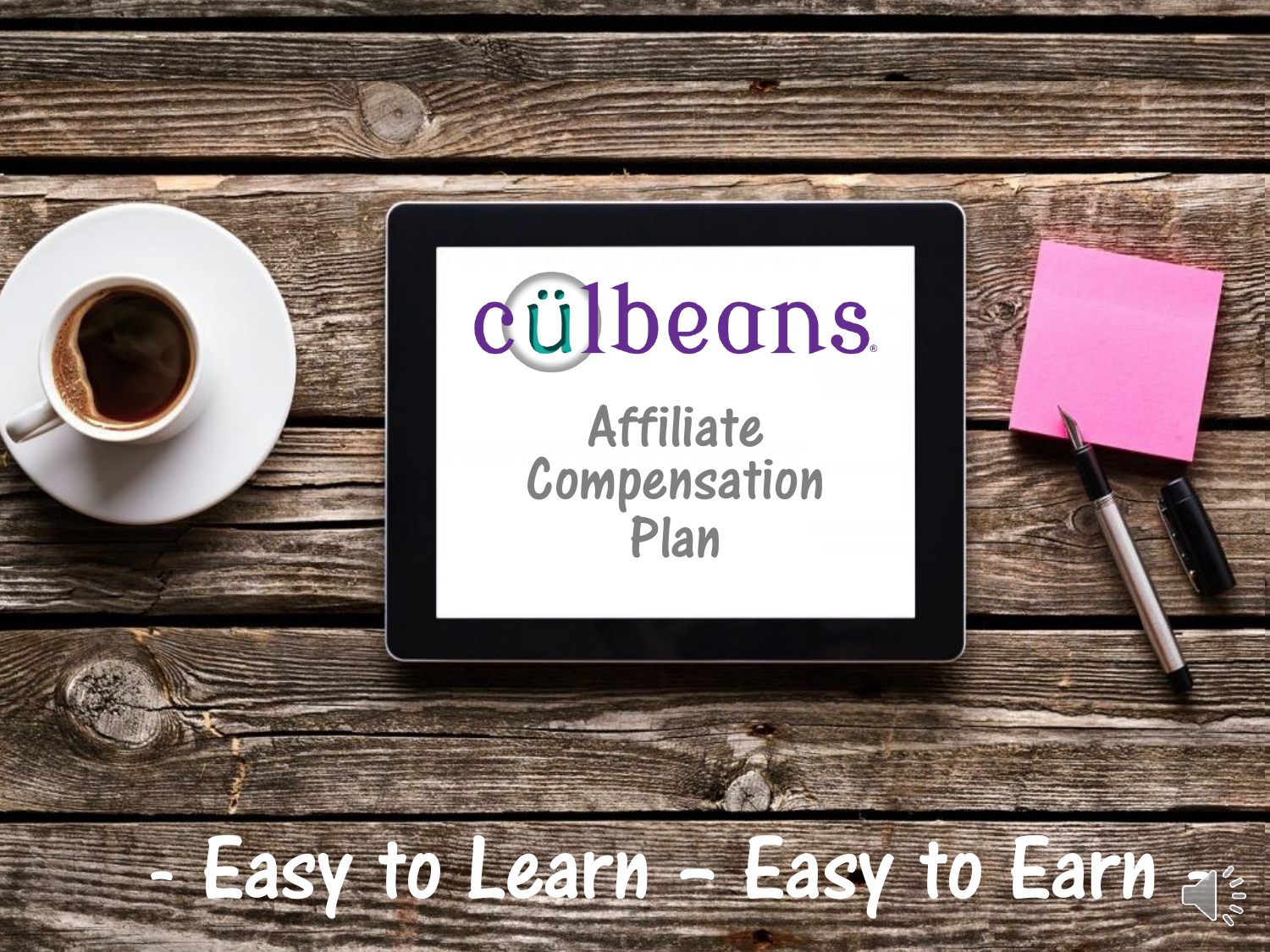## - Simple is better -

- $\checkmark$  No Monthly Qualifications (excluding additional bonuses)  $\checkmark$  No Confusion  $\checkmark$  No "CV", "QV", "BV" (% of sale amount)  $\checkmark$  We pay on a Unilevel platform
- $\checkmark$  No Hype
- $\checkmark$  We Promote Building a Customer Base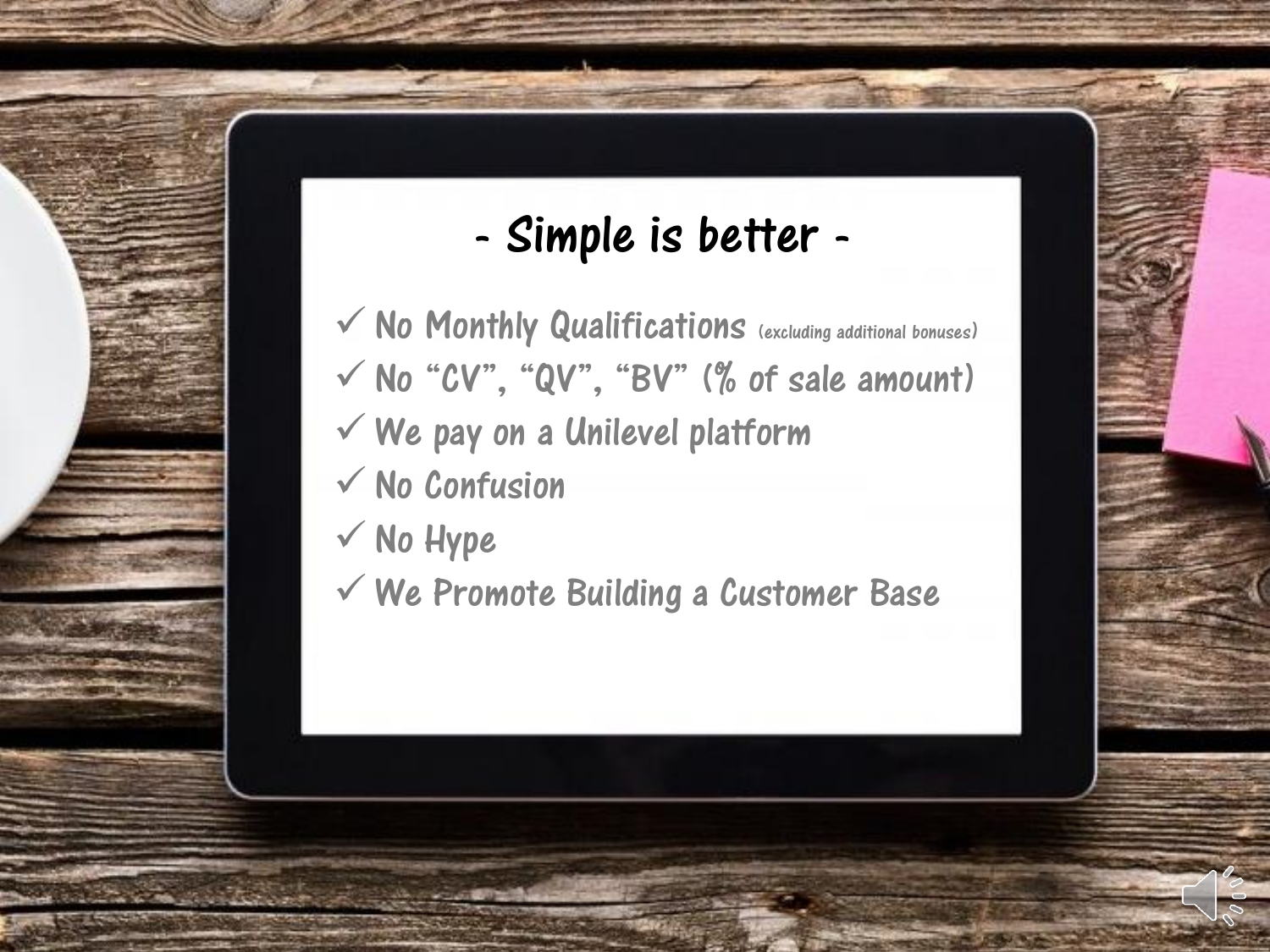

10% Commissions on all personal referrals

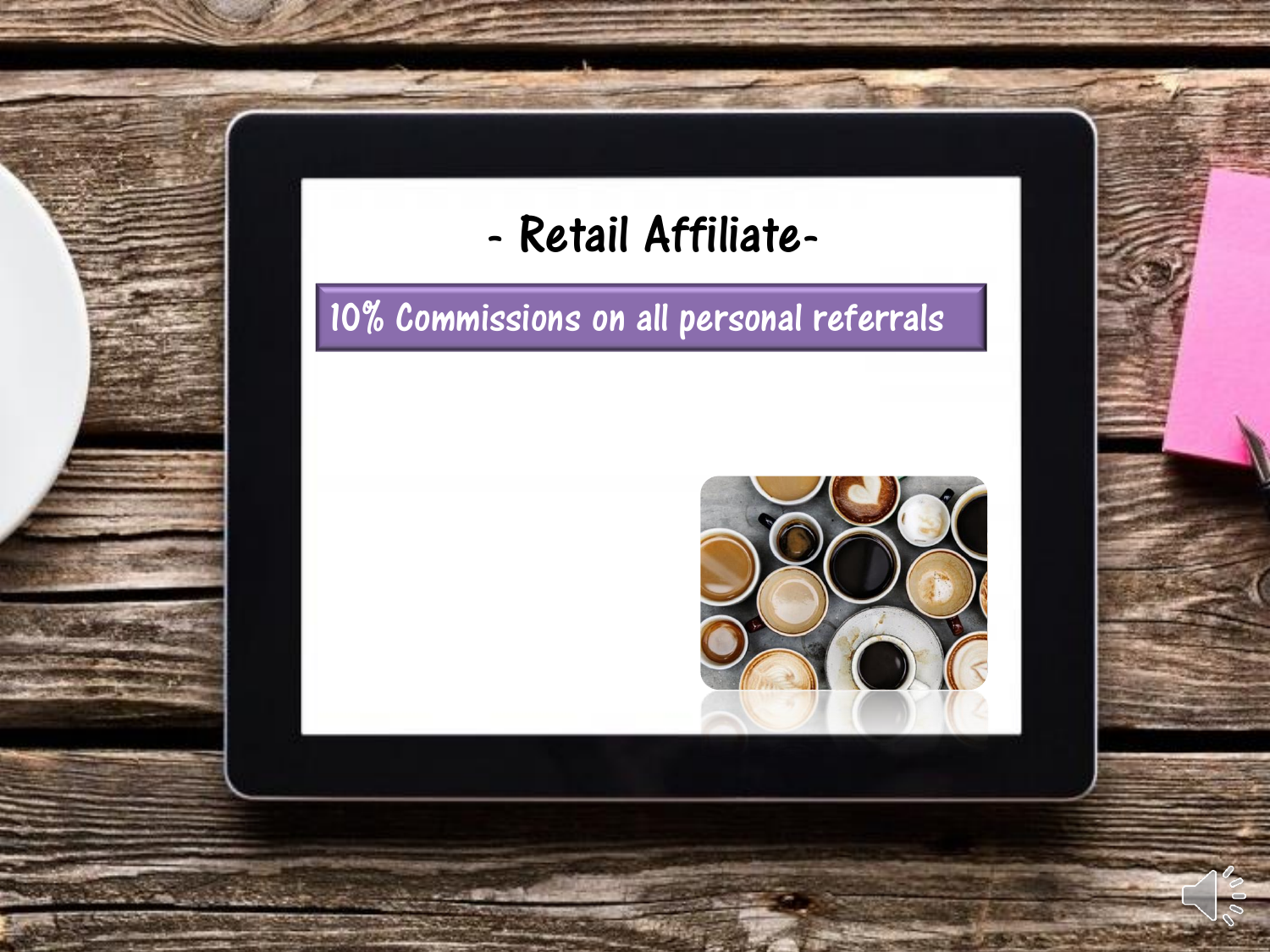

## - Coffee Club Affiliate -

### 10% Commissions on all personal referrals

Fast Start Bonus Coffee Club Affiliate =  $$10$ Enhanced Affiliate = \$20

## Retail Profit

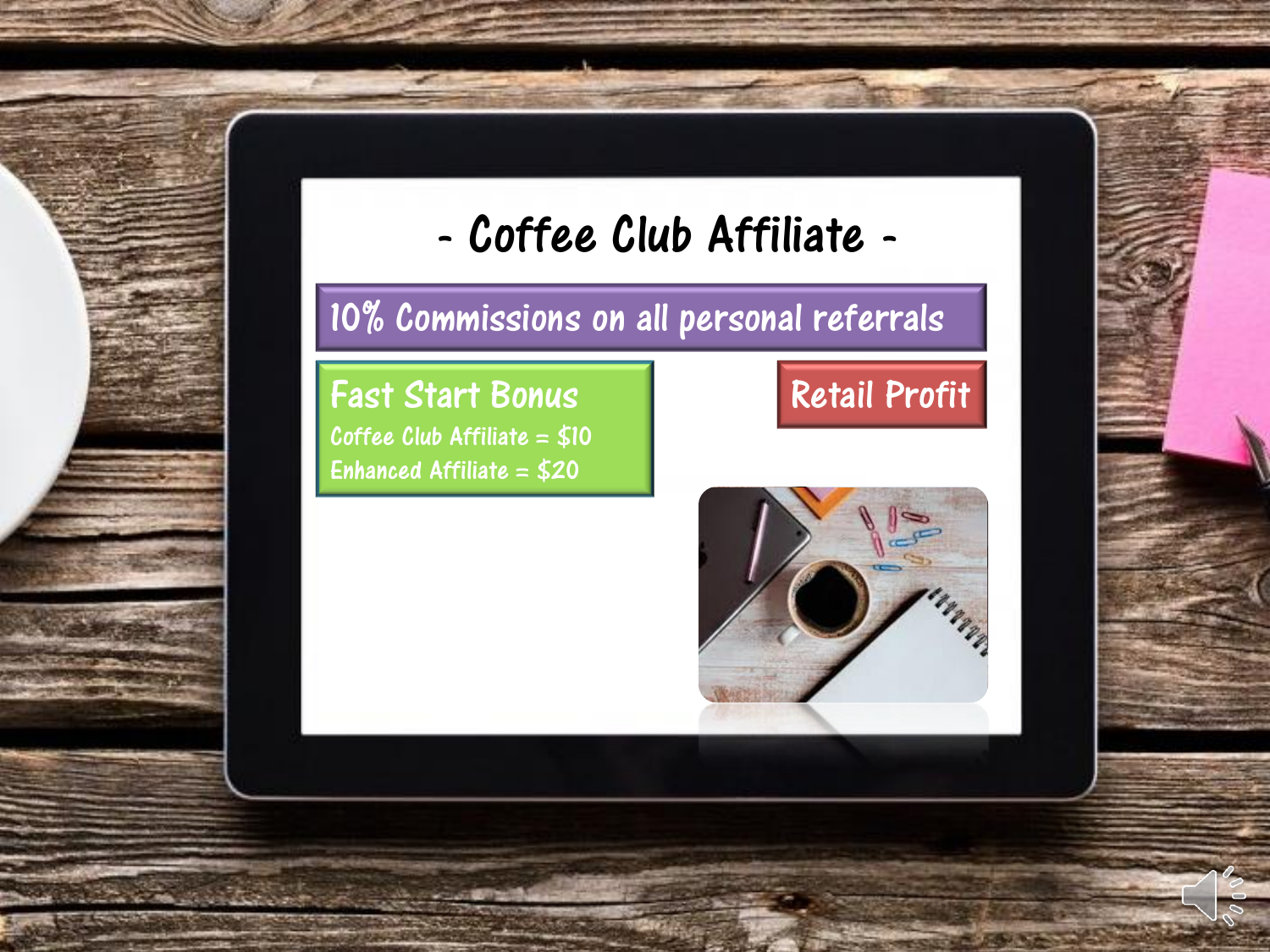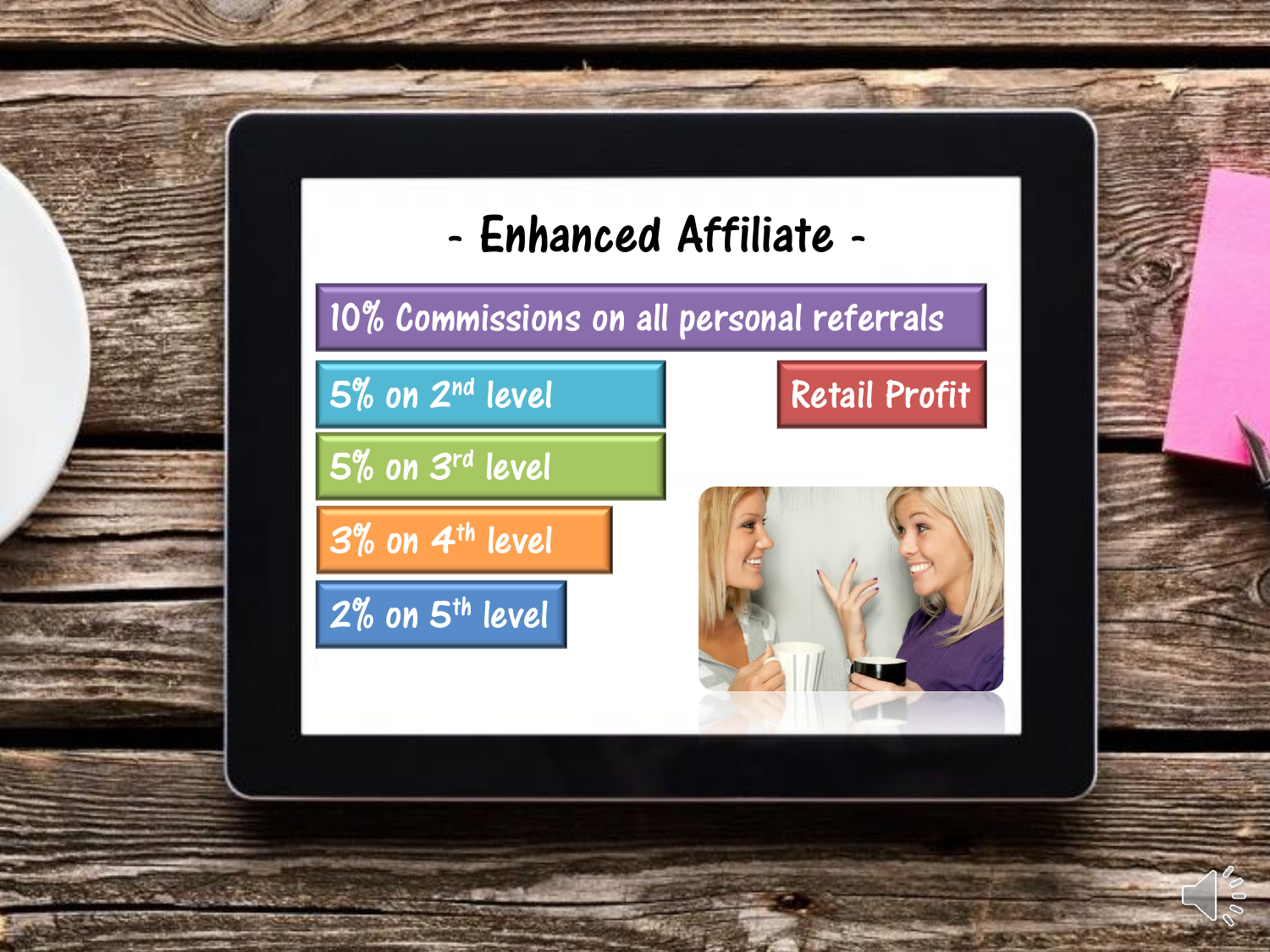## - Enhanced Affiliate -

#### Fast Start Bonus

Coffee Club Affiliate  $= $20$ Enhanced Affiliate =  $$40$ 

#### 2% Sales Pool

Corporate Wide \*50,000/mo. group volume

**A MONTH OF BUILDING** 

#### Perk Bonus

 $*20,000/$ mo. group volume = \$400/mo. \*50,000/mo. group volume = \$600/mo. \*100,000/mo. group volume - \$750/mo. \*200,000/mo. group volume = \$1,000/mo.

#### 1% Leadership Bonus  $*220,000/mol$ . group volume = 1% on level 6 and below

\*These additional bonuses are based on qualifications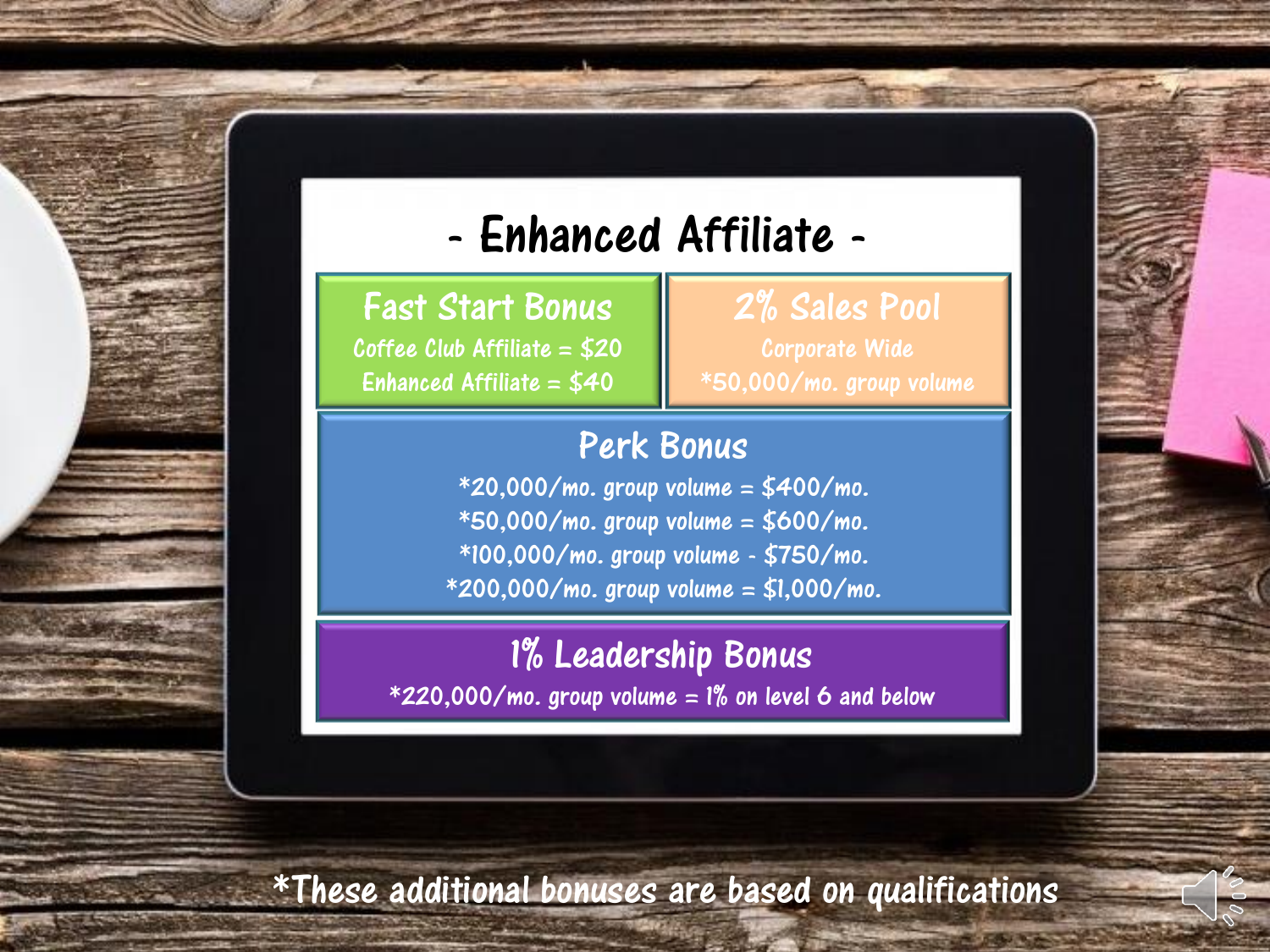

## - Rewards & Incentives-

Recognition Ranks!